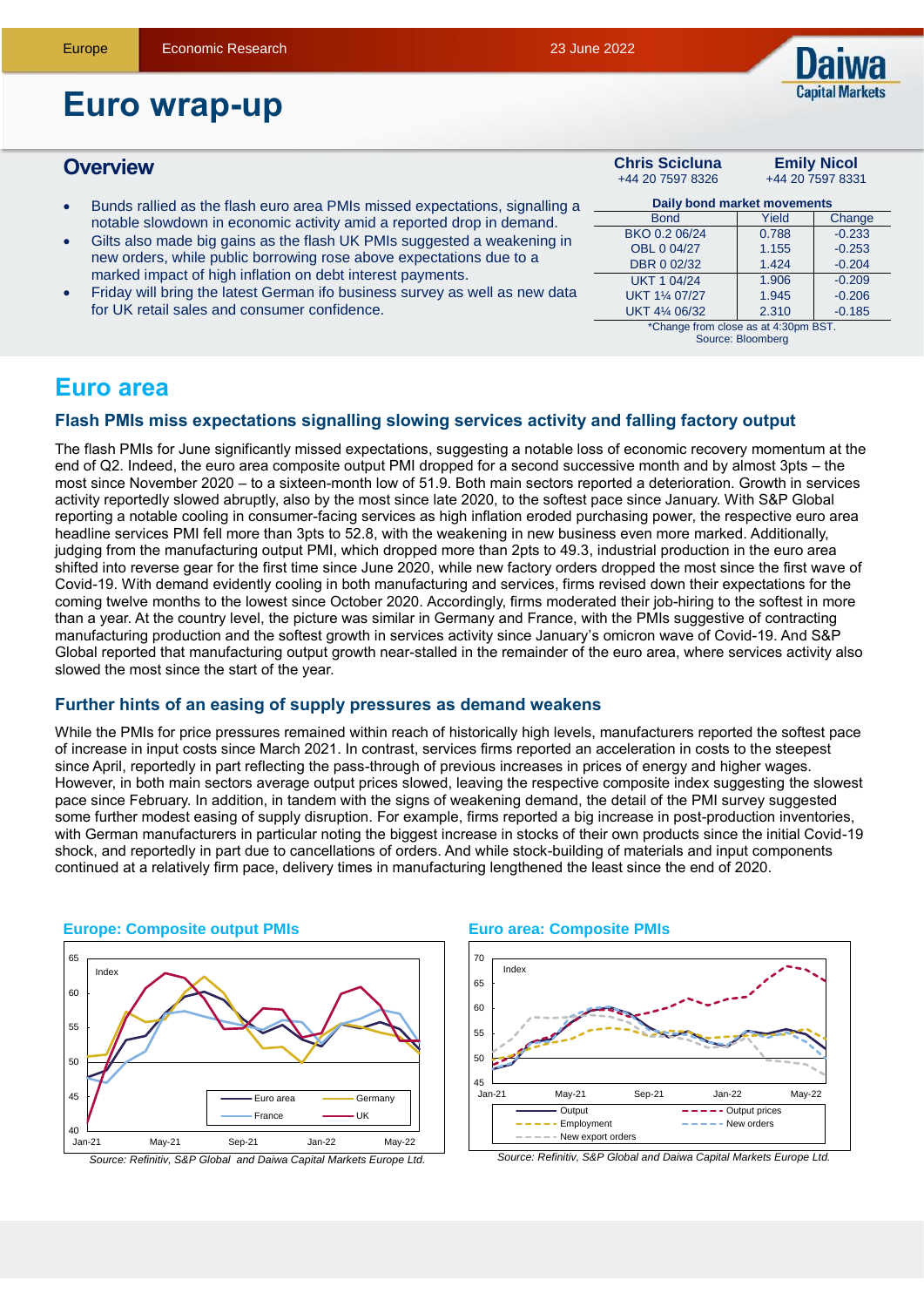

#### **GDP growth likely to have slowed in Q2, PMIs flag risk of contraction in Q3**

Looking through the monthly volatility, the average euro area composite output PMI in Q2 was unchanged from Q1 at a seemingly-respectable 54.2. At face value, that might suggest another quarter of GDP growth at the 0.6%Q/Q rate of Q1. However, we caution that growth in Q1 was exaggerated by the activities of multinational corporations based in Ireland, payback for which should be expected to come in Q2. And, excluding certain readings throughout the pandemic, the deterioration in the composite output PMI in June was steeper than at any time since the global financial crisis. So, overall, we maintain our forecast of euro area GDP growth of just 0.1%Q/Q this quarter. More of a concern perhaps, today's survey flags significant downside risks to economic activity in the second half of the year, as the cost-of-living crisis, rising interest rates, near-record low consumer confidence and growing concerns about the consequences of the war in Ukraine – including possible energy rationing – are all evidently weighing increasingly on demand. Indeed, the services PMIs suggest that post-Covid pent-up demand in services might have been to a large extent exhausted ahead of expectations. Moreover, the manufacturing survey points to a sudden sharp decline in demand for goods as willingness to make large-scale purchases – both in Europe or further afield – appears to be falling fast. The headwinds to growth are undeniably picking up. However, unless that translates into a notable weakening in the labour market and falling inflation expectations, the ECB will not adjust its current baseline plans for rate hikes of 25bps in July, more than that in September, and further tightening beyond.

#### **The day ahead in the euro area**

The flow of June euro area economic sentiment survey results continues tomorrow, with Germany's ifo business climate indices most notable. While the median forecast on the Bloomberg survey is for the ifo current assessment balance to move broadly sideways and the expectations balance forecast to edge higher, today's disappointing flash PMIs point to clear downside risks. Elsewhere, Italy's ISTAT business confidence indicators are expected to see little improvement in June, while ISTAT's consumer confidence index is expected to pick up somewhat for the second successive month in June, albeit remaining well below its highs last year. Meanwhile, revised Spanish GDP data for Q1 are also due (growth was previously estimated at 0.3%Q/Q and 6.4%Y/Y). We will also hear from the ECB's Vice President de Guindos tomorrow, who is due to participate in a panel discussion about inflation.









#### **Europe: Services new business PMIs**



#### **Europe: Manufacturing new orders PMIs**

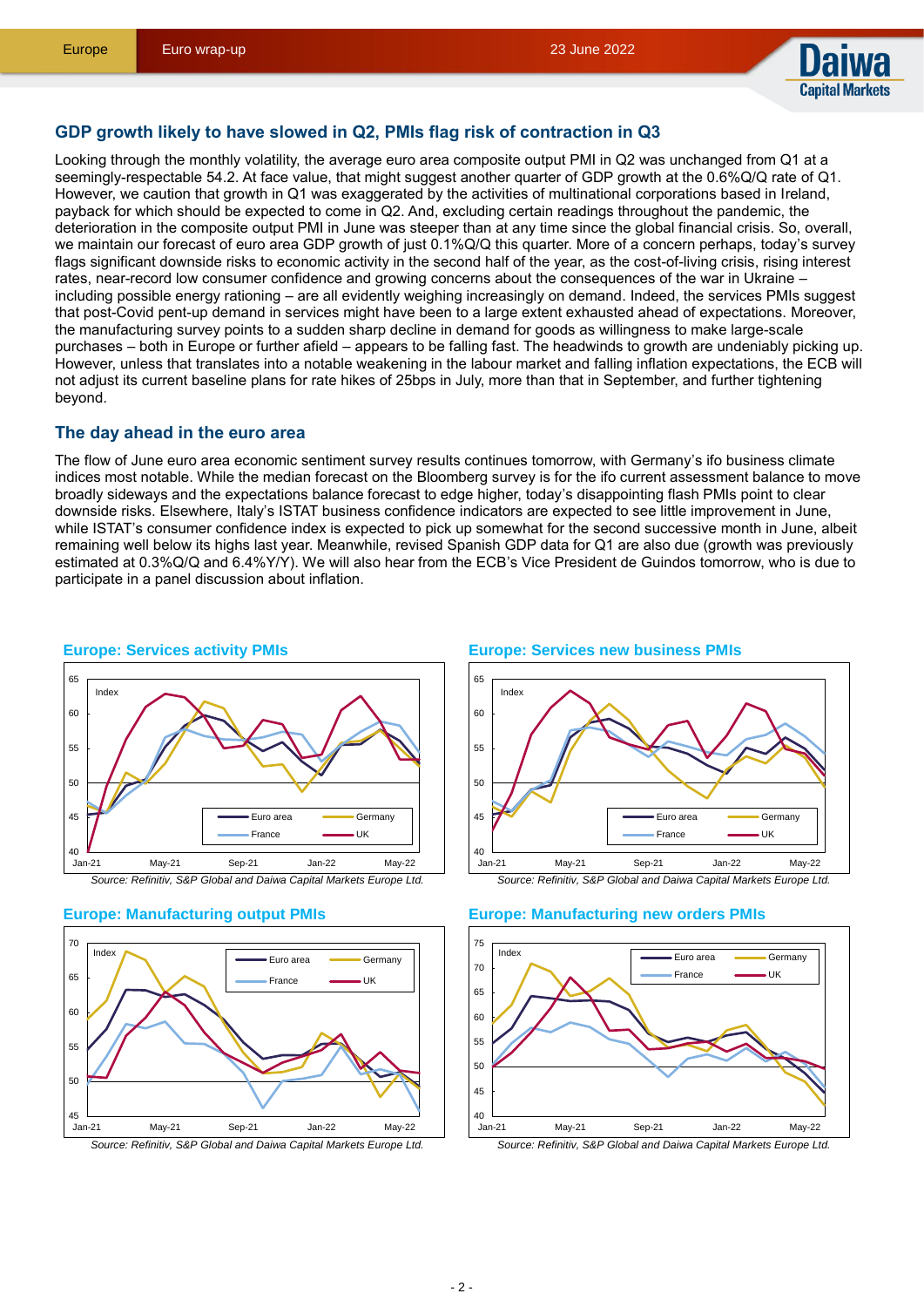

# **UK**

### **Headline UK services PMI steady, but survey detail still very weak**

At face value, today's flash PMI surveys exceeded expectations, suggesting that activity stabilised at the end of the second quarter. Certainly, the headline services activity index unexpectedly moved sideways in June at 53.4. Nevertheless, this was still the softest reading since February 2021. And, following the steep declines in the previous two months, it left the index well below the quarterly average in Q1 (59.1). While survey respondents reported a boost from increased tourism, they suggested that overall demand had weakened for the fourth consecutive month as concerns about the cost of living and heightened economic uncertainty weighed. Indeed, the new business component fell a steep 3.2pts to 51.1, a sixteen-month low. And with household real disposable income set to remain squeezed for some time to come, firms in the sector were the most downbeat about expectations for the coming twelve months since the first wave of Covid-19 in May 2020. The combination of waning demand and persisting supply bottlenecks also continued to limit production capacity in the manufacturing sector. The output PMI slipped back a further 0.4pt to a fifteen-month low of 51.2, while the new orders PMI fell 1.5pts to 49.6, the lowest since January 2021, despite a softer pace of contraction in export orders (up 2.2pts to 48.5).

### **Composite PMI well down on Q1 average, and optimism about outlook at two-year low**

While the composite output PMI was unchanged in June at 53.1 (a reading supposedly consistent with ongoing expansion), today's survey was conducted ahead of this week's public transport strikes, which seems bound to have further restricted economic activity at the end of this month. Moreover, the composite PMI was well down on the level recorded at the end of Q1 (60.9) and further supports our forecast that GDP contracted in Q2. And given ongoing concerns about the impact of high inflation, optimism about future output fell for the fourth consecutive month and is now at the lowest in just over two years. Despite weakening demand, the PMIs implied ongoing robust employment growth at the end of Q2 as firms tried to fill persisting vacancies. But firms again flagged hiring difficulties amid labour shortages. And these continued to push wages higher, adding to already elevated input costs. With profit margins increasingly squeezed, manufacturing and services firms alike reported the need to pass these on to consumers. So, while the output price PMI edged lower for the second successive month, at 68.1 it was still significantly higher than at any time in the two decades before the pandemic. And high inflation seems bound to restrain demand for several quarters to come.









#### **UK: CBI distributive trades survey indicators**





#### **UK: Central government debt interest payments**

*Source: Refinitiv, ONS and Daiwa Capital Markets Europe Ltd.*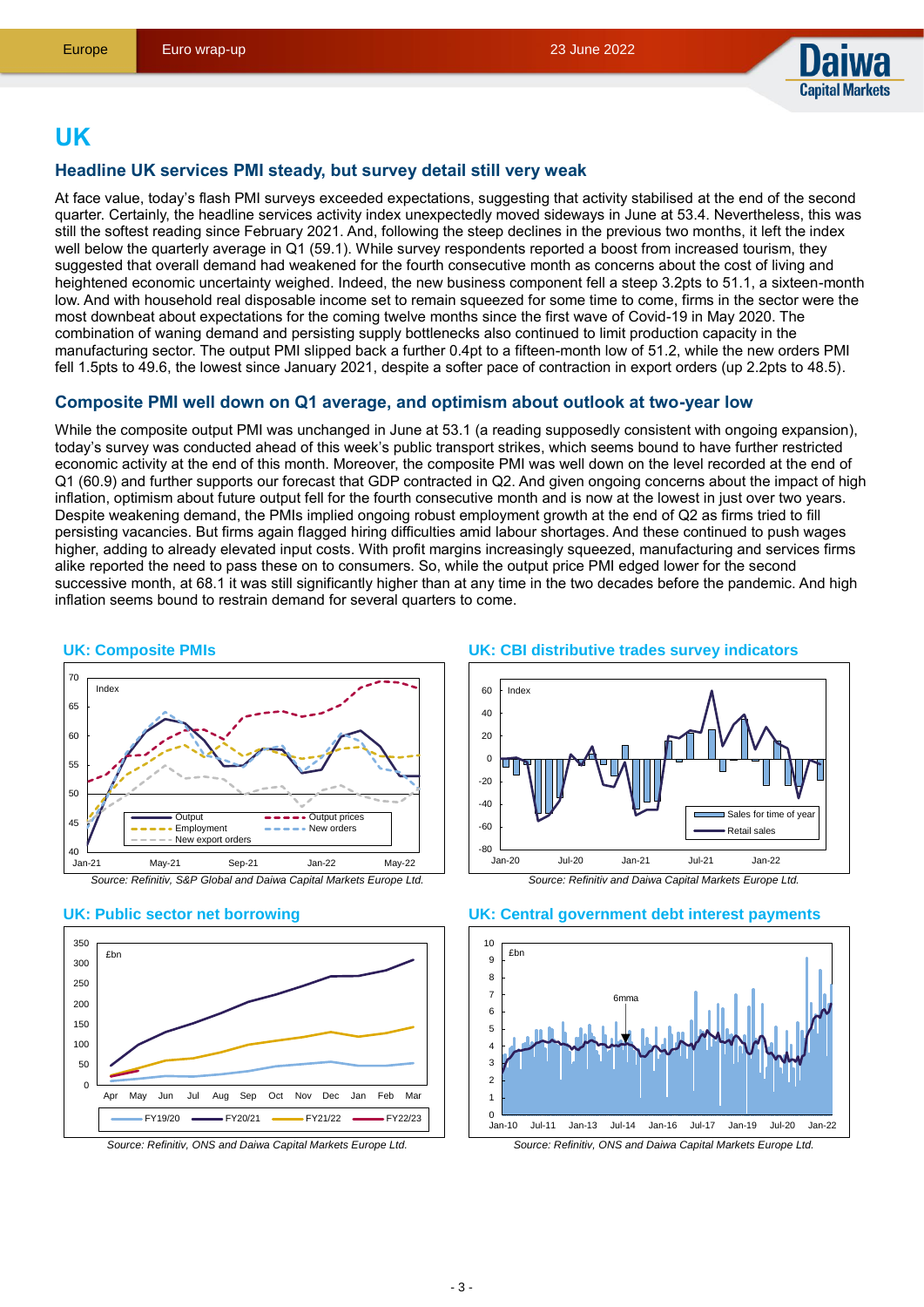

#### **CBI survey signals poor retail sales despite extended bank holiday weekend**

While UK retail sales were surprisingly strong at the start of the second quarter, today's CBI distributive trades survey similarly flagged weakening momentum at the end of the second quarter as sales faced significant headwinds from squeezed household budgets. Despite the extended bank holiday weekend, the survey suggested that retail sales fell in the year to June, with the relevant survey balance dropping 4ppts to -5%, the third consecutive negative reading. Sales were considered to be particularly poor for the time of year, with retailers expecting them to remain below seasonal norms in July too and assessing inventories to be too high compared with demand. While this survey failed to capture the strength in the official data in April, with consumer confidence at a record low and households' disposable income falling sharply, we continue to expect spending on non-essential items to have fallen sharply over the remainder of the second quarter.

### **UK public borrowing exceeds expectations again**

UK net public borrowing (excluding public sector banks) came in above expectations again in May, reaching £14.0bn, £2.0bn above the median forecast on the Bloomberg survey and £3.7bn above the OBR's forecast. The figure was the third highest for any May, down £4.0bn from a year earlier but £8.5bn above the level in that month of 2019 ahead of the pandemic. Compared with a year earlier, central government receipts were up £5.7bn, in part due to the government's hike in National Insurance Contributions but also increased VAT receipts thanks to higher private spending. Central government current expenditure was down £2.2bn from a year earlier, with the savings of £4.9bn in pandemic-related subsidies in part offset by an extra £3.1bn of debt interest payments due not least to the impact of high inflation on indexed-linked Gilts.

#### **Inflation pushes debt interest payments to highest for any May, further increase inevitable**

Indeed, central government debt interest payments of £7.6bn were the highest ever for May, and the third-highest in any single month on the series. Strikingly, £5.0bn of those payments related directly to accrued interest on inflation-linked Gilts. However, this estimate was based on the increase in the Retail Price Index (RPI) between February and March, since when the RPI has risen by a record 3.4%M/M in April and a further 0.7%M/M in May to push the annual rate well above expectations to a four-decade high of 11.7%Y/Y. With index-linked Gilts accounting for almost 25% of the market, the government's debt interest bill seems bound significantly to exceed the OBR's forecast of £87.2bn for the current fiscal year.

#### **OBR borrowing forecast will need to be revised higher in the autumn**

The wider-than-expected deficit in May meant that cumulative net public borrowing in the first two months of the year reached £35.9bn, already some £6.4bn above the OBR's forecast. That was £6.4bn below the amount in the same period last fiscal year, but almost £20bn higher than in the first two months of FY19. The slowdown in economic activity will now likely weigh on revenue growth. And the government's £15bn package of support for households announced last month, which will likely only in part be funded by a windfall tax on energy firms, has also yet to show up in the public borrowing data. So, added to the ugly outlook for debt interest payments, full-year borrowing in FY22 seems bound to significantly exceed earlier projections. Added to concerns about any additional inflationary impact from a loosening in the fiscal stance, the worsening underlying health of the public finances is likely to diminish scope for the government to provide extra support for the weakening UK economy in the autumn Budget.

#### **The day ahead in the UK**

The UK data highlights tomorrow will be the delayed release of May's retail sales data, as well as the GfK consumer confidence survey for June. We expect to see some adverse payback in retail sales – perhaps as much as 1%M/M – for the surprising jump (+1.4%M/M) in April, while consumer confidence is likely to remain unchanged at the series low of -40. In terms of BoE speak, Chief Economist Pill and hawkish external MPC member Haskel are due to speak publicly at separate events.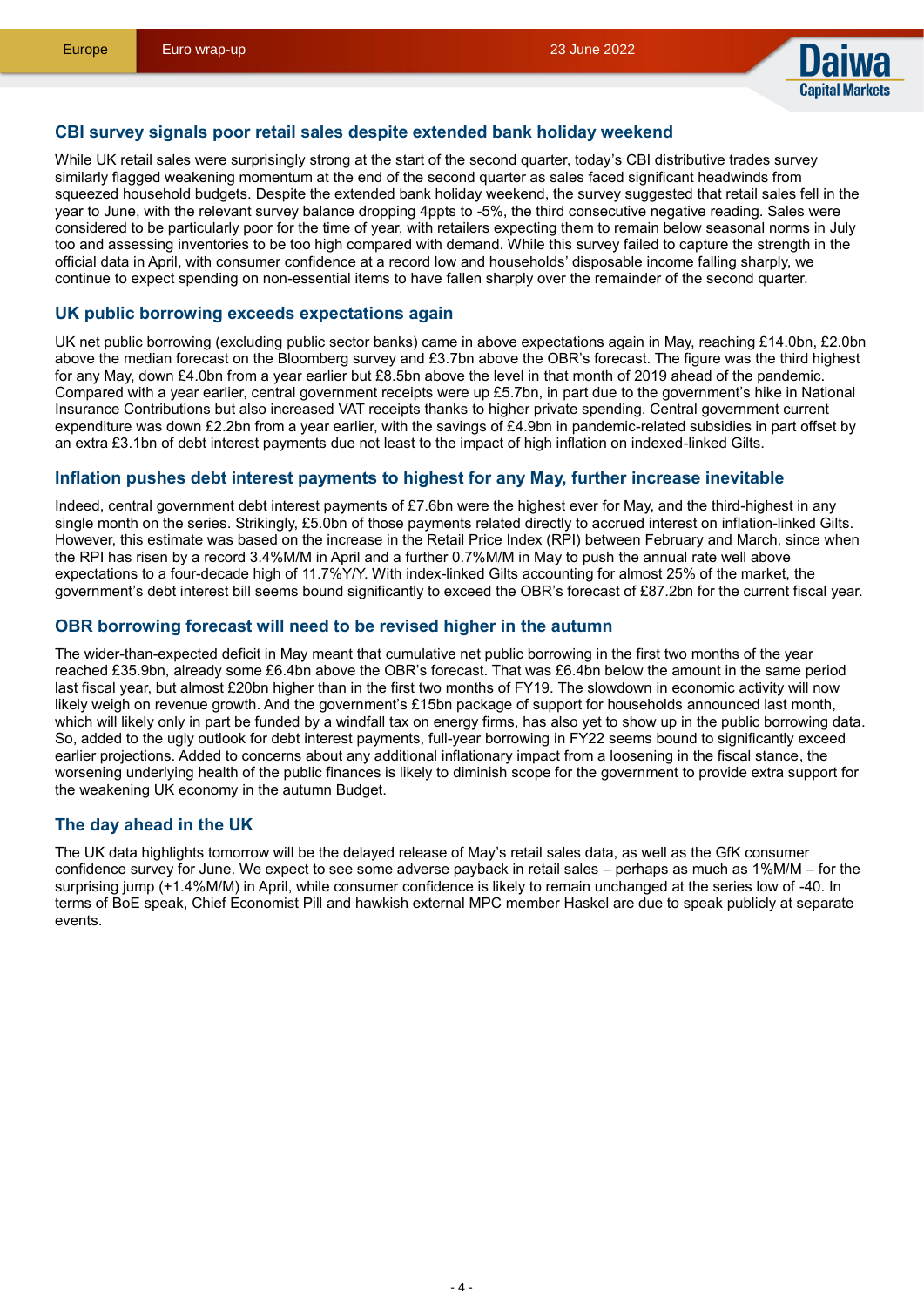

# **European calendar**

## Today's results

| Economic data        |           |                                                         |        |             |                                     |             |         |
|----------------------|-----------|---------------------------------------------------------|--------|-------------|-------------------------------------|-------------|---------|
| Country              |           | Release                                                 | Period | Actual      | Market consensus/<br>Daiwa forecast | Previous    | Revised |
| Euro area            |           | Preliminary manufacturing (services) PMI                | Jun    | 52.0 (52.4) | 53.8 (55.5)                         | 54.6 (56.1) |         |
|                      |           | Preliminary composite PMI                               | Jun    | 51.9        | 54.1)                               | 54.8        |         |
| Germany              |           | Preliminary manufacturing (services) PMI                | Jun    | 52.0 (52.4) | 54.0 (54.5)                         | 54.8 (55.0) |         |
|                      |           | Preliminary composite PMI                               | Jun    | 51.9        | 53.0                                | 53.7        |         |
| France               |           | <b>INSEE</b> business confidence                        | Jun    | 104         | 105                                 | 106         |         |
|                      |           | INSEE manufacturing confidence (production outlook)     | Jun    | $108(-5)$   | $105(-11)$                          | $106(-9)$   |         |
|                      |           | Preliminary manufacturing (services) PMI                | Jun    | 51.0 (54.4) | 53.9 (57.6)                         | 54.6 (58.3) |         |
|                      |           | Preliminary composite PMI                               | Jun    | 52.8        | 56.0                                | 57.0        |         |
| UK                   | <b>SK</b> | Public sector net borrowing, excluding banks £bn        | May    | 14.0        | 12.1                                | 18.6        | 21.9    |
|                      | a≍.       | Preliminary manufacturing (services) PMI                | Jun    | 53.4 (53.4) | 53.6 (52.9)                         | 54.6 (53.4) |         |
|                      | as a      | Preliminary composite PMI                               | Jun    | 53.1        | 52.4                                | 53.1        |         |
|                      | <b>SK</b> | CBI distributive sales, reported retail sales balance % | Jun    | -5          |                                     | $-1$        |         |
| <b>Auctions</b>      |           |                                                         |        |             |                                     |             |         |
| Country              |           | Auction                                                 |        |             |                                     |             |         |
| National to some ast |           |                                                         |        |             |                                     |             |         |

- Nothing to report -

*Source: Bloomberg and Daiwa Capital Markets Europe Ltd.*

#### Tomorrow's releases **Economic data** Period Market Previous Country BST Release consensus/ *Daiwa forecast* Germany 09.00 Ifo business climate Jun 92.8 93.0 09.00 Ifo current assessment (expectations) balance Jun 99.0 (87.4) 99.5 (86.9) France **08** 07.45 Final wages Q/Q% 0.5 Italy **109.00 ISTAT consumer confidence index** 300 102.7 Jun 103.0 102.7 09.00 ISTAT business (manufacturing) sentiment indicator Jun - (108.5) 110.9 (109.3) Spain **COVID COVID COVID COVID COVID COVID COVID COVID COVID COVID COVID COVID COVID COVID COVID COVID COVID COVID** COVID COVID COVID COVID COVID COVID COVID COVID COVID COVID COVID COVID COVID COVID COVID COVID COVID COVI UK 2 00.01 GfK consumer confidence and the state of the state of the state of the state of the state of the state of the state of the state of the state of the state of the state of the state of the state of the state of t ≍≍ 07.00 Retail sales including auto fuel M/M% (Y/Y%) May -0.7 (-4.5) 1.4 (-4.9) 07.00 Retail sales excluding auto fuel M/M% (Y/Y%) May -0.9 (-5.0) 1.4 (-6.1) 이용 **Auctions and events** Euro area 10.30 ECB's de Guindos scheduled to speak – 'Central banks and inflation' Italy 10.00 Auction: €4bn of 1.75% 2024 bonds UK 13.30 BoE's Pill scheduled to speak ≧'≂ 14.45 BoE's Haskel scheduled to speak

*Source: Bloomberg and Daiwa Capital Markets Europe Ltd.*